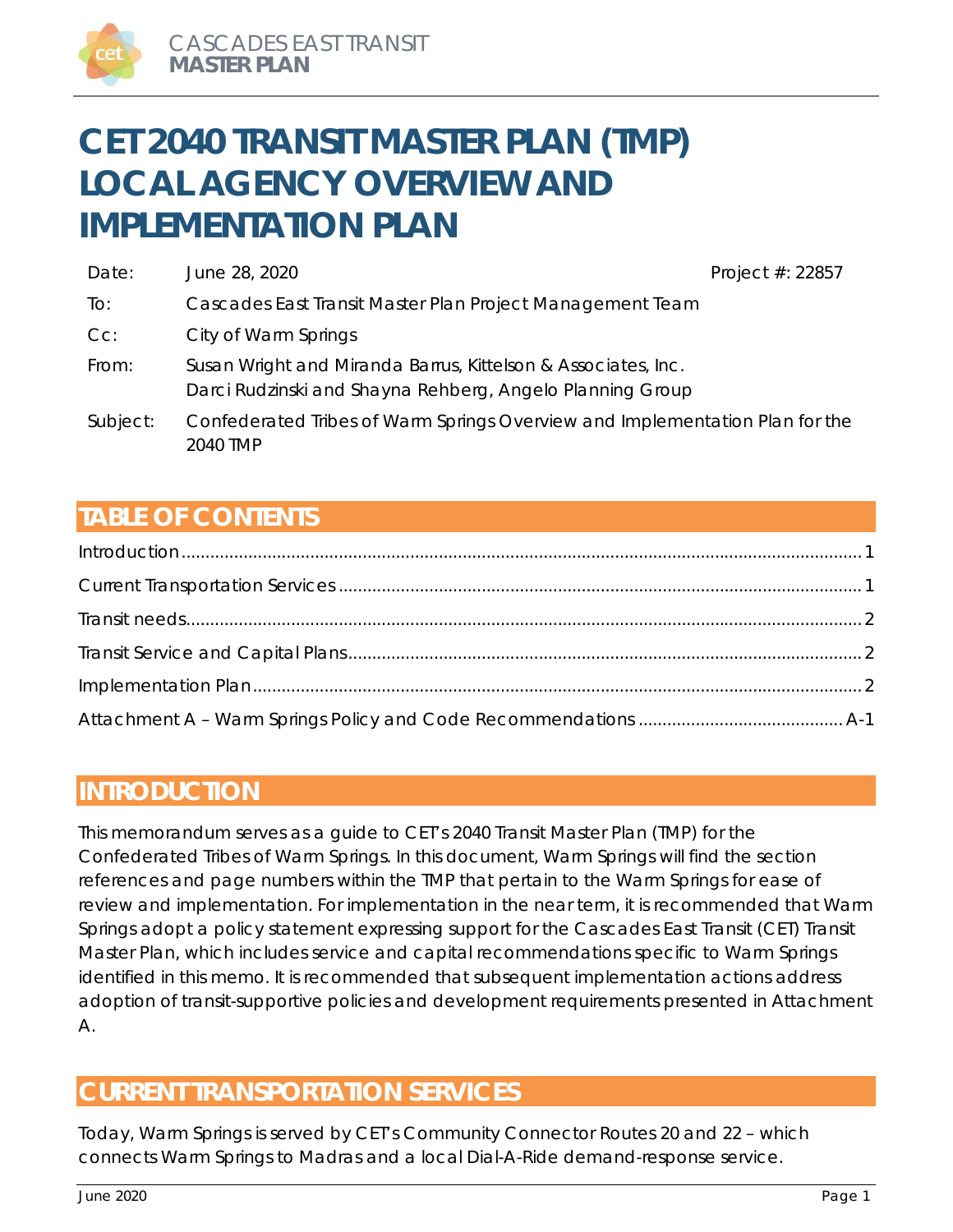Information on these existing services (e.g. key destinations, service boundaries, hours of service, ridership, and travel patterns) can be found in **Chapter 4, Section 2 on pages 26-28 and 31-32**.

# **TRANSIT NEEDS**

Transit service needs were identified through analysis and stakeholder engagement including a project advisory committee made up of local community members and multiple outreach efforts including in-person open houses, online virtual workshops, and operator and rider surveys. A summary of the current needs for Warm Springs include general services such as adding service to Government Camp or adding Saturday service to the Community Connector routes. More information on these current needs, as well as transit capital and transit program needs can be found in **Chapter 5, Section 1 on pages 55-56**. Future transit needs were also identified for Warm Springs including bus stops, bus fare, vehicles, programs, and streets. Information on these future transit needs can be found in **Chapter 5, Section 2 on pages 62-64**.

# **TRANSIT SERVICE AND CAPITAL PLANS**

Transit services and capital investments for Warm Springs were identified based on the needs assessment and alternatives analysis. Services include elements such as adding weekend service and additional weekday trips to the existing Community Connector route, providing a new midday medical/shopper shuttle service, and providing service between Government Camp and Warm Springs; information on these planned services can be found in **Chapter 8, Section 1 on pages 82-85 and 99-100**. Capital investments include enhanced transit stops on existing routes, a small-scale transit center, and a small facility for vehicle storage. Information on these planned capital investments can be found in **Chapter 8, Section 2 on pages 101-104**.

# **IMPLEMENTATION PLAN**

A phased implementation plan of the planned transit services and capital investments was developed by community based on available and potential funding. Information on the transit service and capital implementation plans for Warm Springs can be found in **Chapter 9, Section 1 on pages 108-116**. The estimated costs and potential funding to implement the services planned for Warm Springs can be found on **page 119**. To further assist in the TMP implementation, the recommendations for Warm Springs to incorporate policies and development requirements supportive of transit and CET's 2040 Transit Master Plan into their comprehensive plan and development code can be found in **Chapter 9, Section 2 on page 131**. Detailed recommendations on how Warm Springs can help implement the TMP through their comprehensive plan and development code are included in **Attachment A**.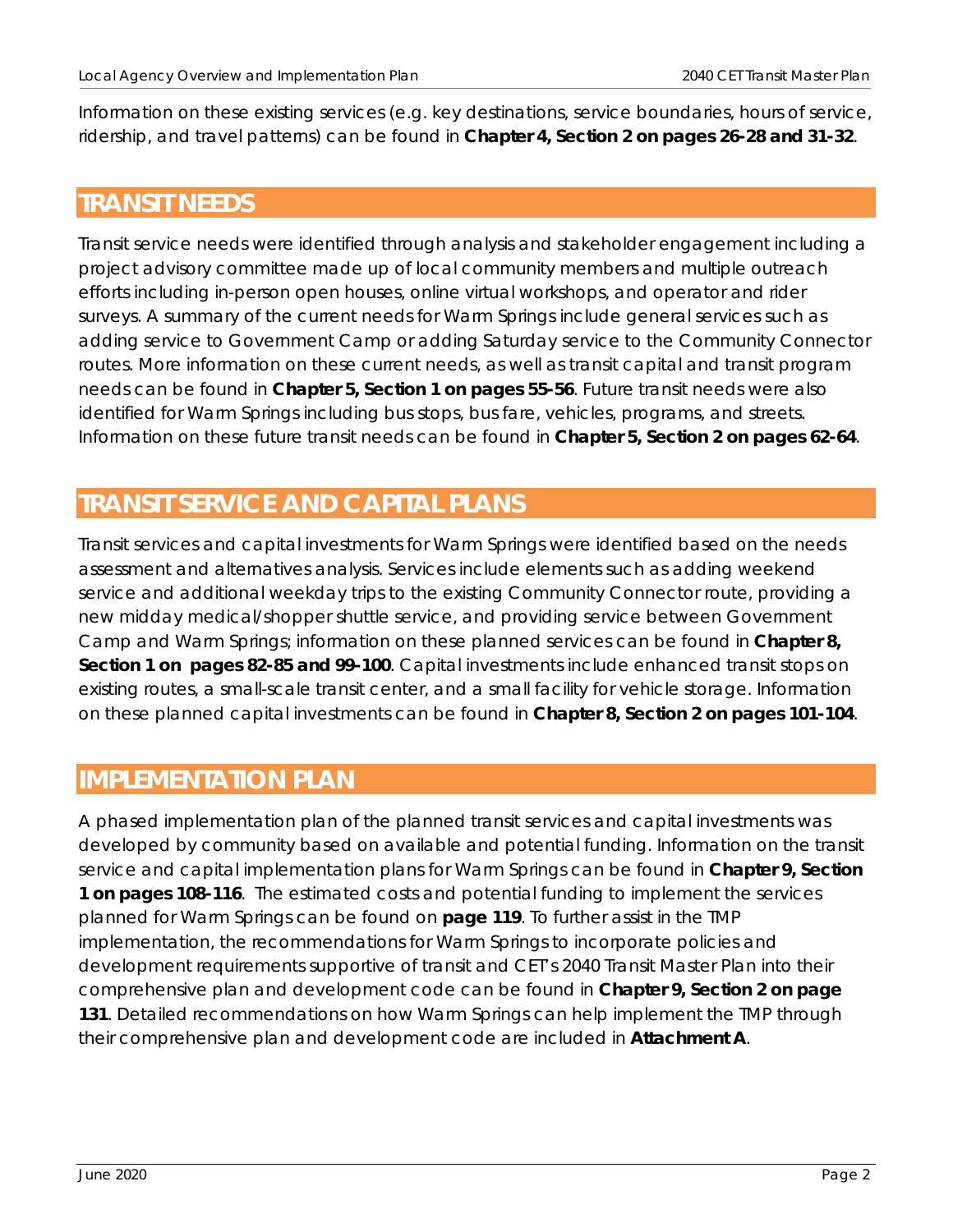# **ATTACHMENT A – WARM SPRINGS POLICY AND CODE RECOMMENDATIONS**

# **RECOMMENDATIONS OVERVIEW**

The following summarizes recommendations for Warm Springs to assist the Confederated Tribes of Warm Springs in implementing the Cascades East Transit (CET) Master Plan, including incorporating transit-supportive policy and development provisions in its Comprehensive Plan and Development Code.

To implement the CET Master Plan, the following adoption actions are recommended:

- **1. Comprehensive Plan**  Warm Springs should have policies in adopted plans that support code recommendations. **Recommended transit-supportive policy statements** are addressed in the *Comprehensive Plan Integration* section. It is recommended that new or updated transit policies be adopted as part of the transportation element of the Comprehensive Plan. This can be accomplished as an amendment to the adopted Comprehensive Plan document or through a Tribal transit or transportation system plan.
- **2. Development Code** Transit-supportive development requirements help further regional and local transit policy objectives and implement Master Plan recommendations. To assist Warm Springs in implementing the CET Master Plan, the *Development Code Implementation* section summarizes **code amendment recommendations** for the jurisdiction. Based on these recommendations, specific development code language has been produced and included in this memorandum.

The following sections provide more detail – including jurisdiction-specific guidance – related to transit-supportive policy and development code recommendations.

# **COMPREHENSIVE PLAN INTEGRATION**

Recommended transit-supportive policy statements should be reflected in Warm Springs's Comprehensive Plan or Transportation System Plan, serving as part of an updated transit plan. Policy statements recommended for Warm Springs echo the vision, goals, and objectives developed for CET early in this planning process. The Master Plan vision and proposed policy language for Warm Springs is presented below. It is recommended that Warm Springs review its existing plan policies to assess if the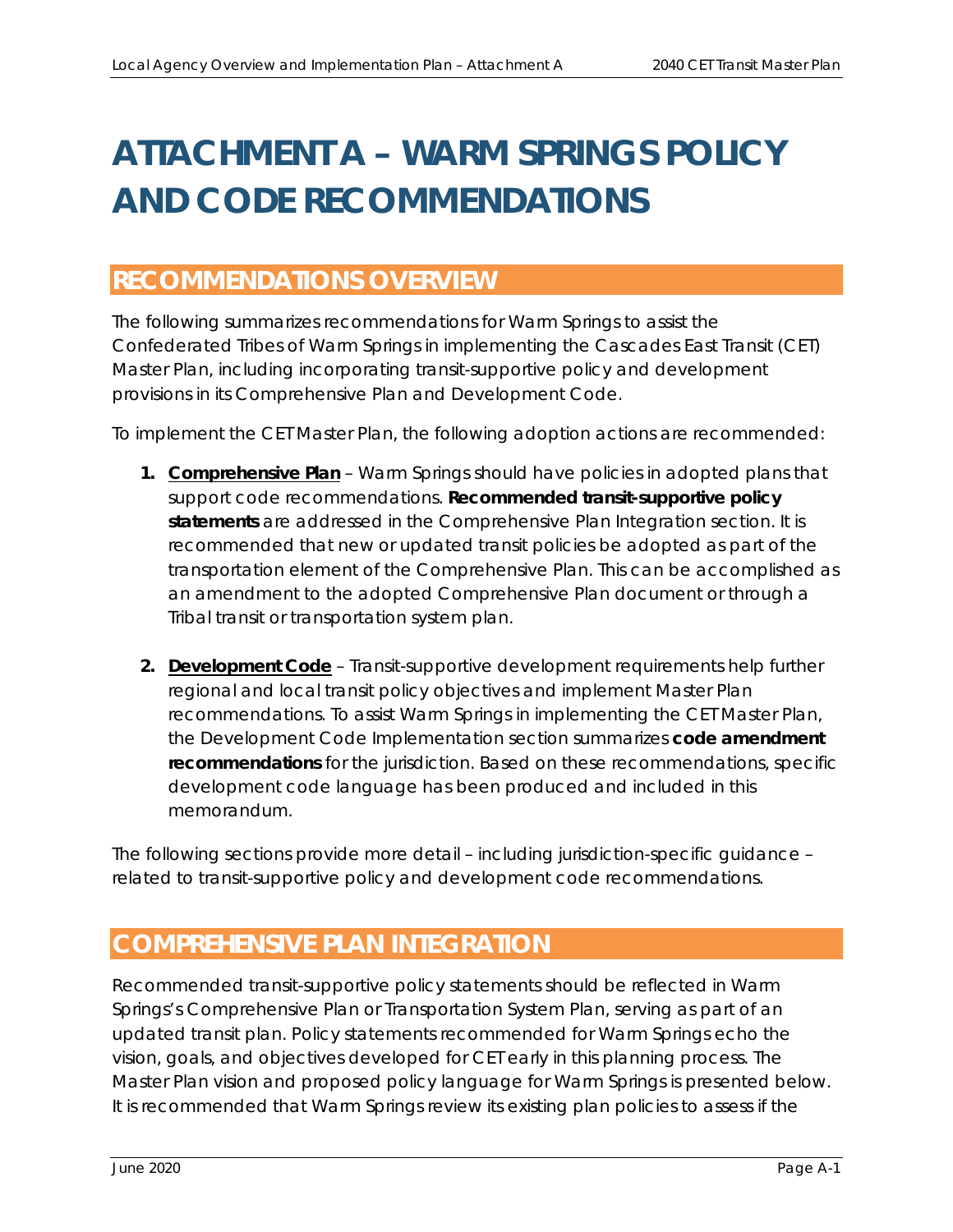vision and transit policies below are reflected or if policy enhancements could be made, using the language below as a guide.

VISION: Provide transit for all users that is safe, accessible, and efficient and that supports a balanced transportation network in our community, which is needed for mobility, equity, and economic growth.

- *1. Warm Springs will facilitate provision of transit service to its community members, with particular attention to members who may be "transit-dependent" due to factors such as age, income, or disabilities.*
- *2. The Cascades East Transit (CET) Master Plan provides policy and implementation direction for transit planning in jurisdictions within the district's service area, including route development, financing, and physical improvements necessary to maintain and improve public transit service for jurisdiction residents, businesses, institutions, and visitors.*
- *3. Warm Springs will continue to engage in long-range planning and implementation efforts led by CET.*
- *4. Warm Springs will invite transit service providers to participate in the development of long-range plans and review of land use applications that may have implications for transit service.*
- *5. Warm Springs will require development or will facilitate coordination between development and the transit service provider to provide transit-related improvements such as shelters and lighting to complement transit service and encourage higher levels of transit use. Transit stop improvements will be coordinated with the transit service provider and must be consistent with adopted transportation and transit plans.*
- *6. Warm Springs will provide or will acquire through future development adopted transportation system-related improvements such as pedestrian and bicycle connections to transit stops, including ADA-accessible improvements, given nexus and proportionality can be demonstrated for private development.*
- *7. Warm Springs will support connections between transit and other transportation services and options.*
- *8. Warm Springs will support improved transit access to benefit public health, including providing access to active transportation options and healthsupporting destinations such as health care, groceries, and recreation.*
- *9. Warm Springs will support strategies to reduce single-occupancy vehicle trips, greenhouse gas emissions, and other pollution.*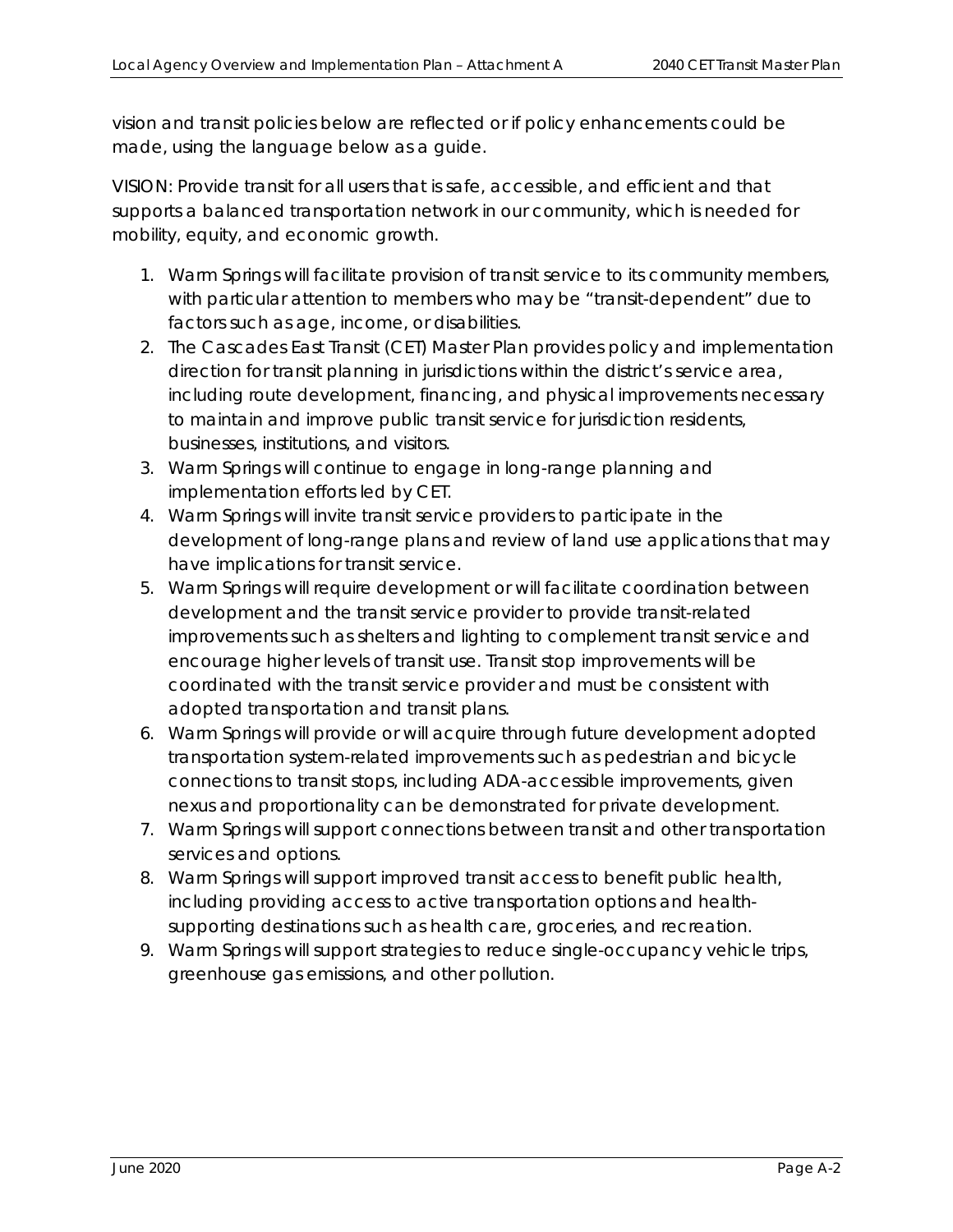# **DEVELOPMENT CODE IMPLEMENTATION**

The implementing development code recommendations reflect recommendations made in the Transit-Supportive Development Strategies Memorandum found in the Transit Master Plan Technical Appendix. Transit-supportive development, or transitoriented development ("TOD"), strategies focus on code language that institutionalizes coordination between transit agencies and developers and supports transit- and pedestrian-oriented density and design. The TOD Memorandum code strategy recommendations were tailored to each jurisdiction based on jurisdiction size and preliminary transit service plan and transit capital plan recommendations.

Table 1 includes the list of code strategies and indicates whether they were considered recommended or optional for Warm Springs and if the strategy is reflected in existing code requirements ("yes," "no," or "partial").<sup>1</sup> Implementing code recommendations are based on the project team's evaluation of the Zoning and Land Use Code, Warm Springs Tribal Code Chapter 411.

Code language is provided following Table 1. For strategies noted as recommended in the table and not reflected or only partially reflected in adopted code, proposed language is shown as "adoption-ready;" text recommended to be added is underlined and text recommended to be deleted is struck through. For "optional" strategies, model code language is provided in *italics* as an example of how the transit-supportive strategy could be implemented.<sup>2</sup> For each of the numbered code strategies there are "notes" to provide further explanation and implementation guidance.

<sup>1</sup> Not every strategy presented in the original TOD Memorandum is reflected in Table 1. Some strategies, such as high minimum residential density requirements and minimum floor area ratio requirements for commercial development, were deemed more appropriate for larger and more populated cities in the CET service area and not included in this implementation memorandum.

<sup>&</sup>lt;sup>2</sup> Note that adopted code language was not reviewed to determine whether it reflects optional strategies.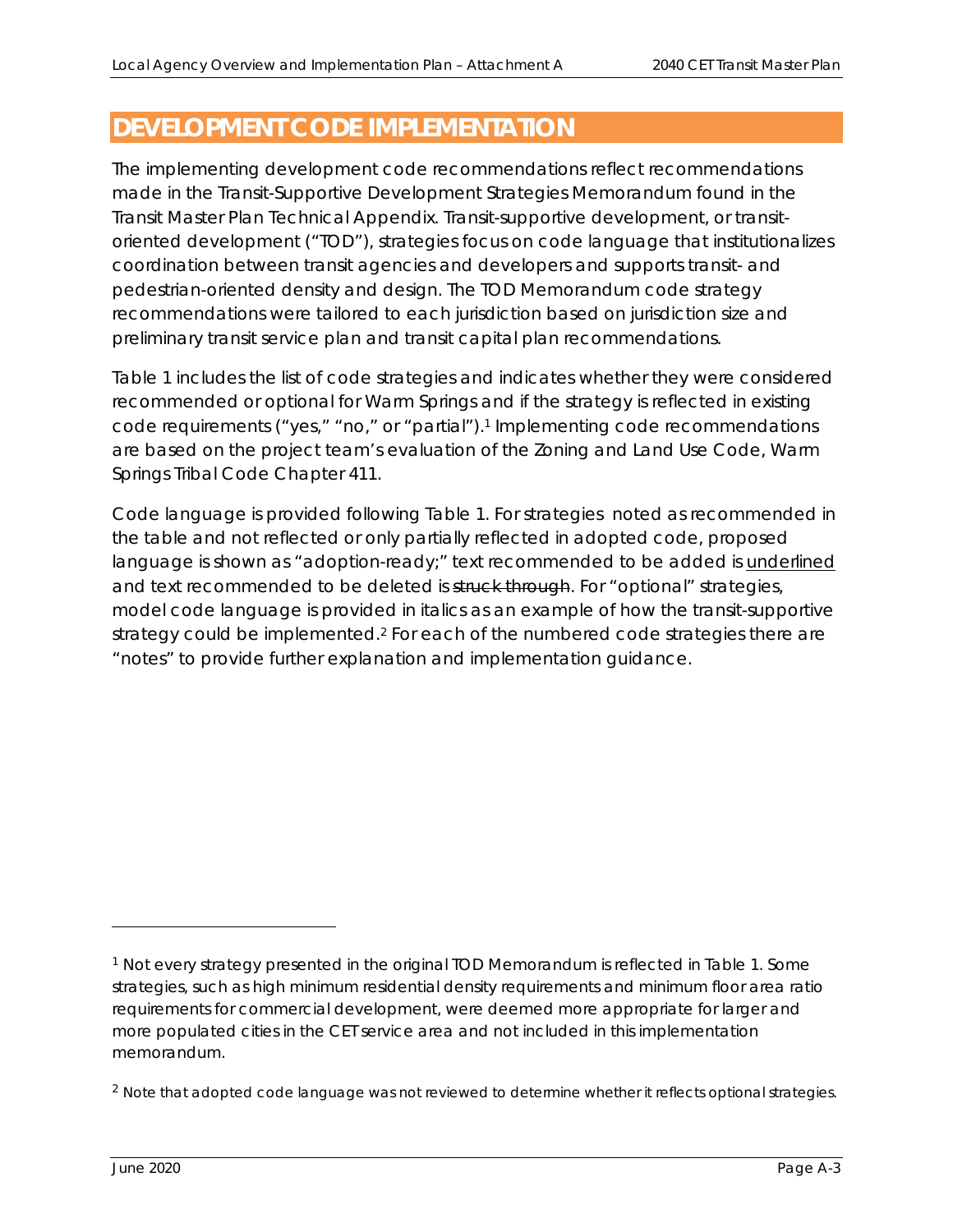|                       | <b>Transit-Supportive Code Strategies</b>       | Recommendation                  | <b>Existing</b><br>Code | Adoption-<br><b>Ready Code</b><br>Language<br>Provided | Model<br>Code<br>Language<br>Provided |
|-----------------------|-------------------------------------------------|---------------------------------|-------------------------|--------------------------------------------------------|---------------------------------------|
| 1                     | Coordination with Transit Provider              | Recommended                     | <b>No</b>               | ✓                                                      |                                       |
| 2                     | <b>Transit Stop Improvements</b>                | Recommended                     | <b>No</b>               | $\checkmark$                                           |                                       |
| $\overline{3}$        | Limit Auto-Oriented and Auto-Dependent Uses     | Optional                        |                         |                                                        | $\checkmark$                          |
| $\overline{4}$        | <b>Limit Drive-Throughs</b>                     | Optional                        |                         |                                                        | ✓                                     |
| 5                     | Max. Front Yard Setbacks (No Min. Setbacks)     | Recommended<br>[no min setback] | <b>No</b>               | ✓                                                      |                                       |
| $\boldsymbol{\delta}$ | Pedestrian Space in Front Setback               | <b>Optional</b>                 |                         |                                                        | ✓                                     |
| $\overline{7}$        | Pedestrian Orientation (Basic)                  | Recommended                     | <b>No</b>               |                                                        | ✓                                     |
| 8                     | <b>Pedestrian Orientation (Enhanced)</b>        | <b>Optional</b>                 |                         |                                                        | ✓                                     |
| 9                     | <b>Block Length</b>                             | <b>Optional</b>                 |                         |                                                        | ✓                                     |
| 10                    | <b>Accessways Through Long Blocks</b>           | <b>Optional</b>                 |                         |                                                        | ✓                                     |
| 11                    | No Vehicle Parking/Circulation in Front Setback | <b>Optional</b>                 |                         |                                                        | ✓                                     |
| 12                    | <b>Parking Reductions for Transit</b>           | <b>Optional</b>                 |                         |                                                        | ✓                                     |
| 13                    | Landscaping and Walkways in Parking Lots        | Recommended                     | <b>No</b>               | $\checkmark$                                           |                                       |
| 14                    | Preferential Parking for Ridesharing            | Recommended                     | <b>No</b>               | ✓                                                      |                                       |
| 15                    | <b>Bicycle Parking</b>                          | Recommended                     | <b>No</b>               |                                                        | ✓                                     |
| 16                    | Transit-Related Uses in Parking Lots            | Recommended                     | N <sub>0</sub>          |                                                        |                                       |
| 17                    | Definitions of Transit-Related Terms            | Recommended                     |                         |                                                        |                                       |

# **Table 1. Transit-Supportive Code Implementation Recommendations: Warm Springs**

<sup>*i*</sup> Guidance is provided regarding implementing this strategy; however, due to the number of types of uses *that will need to be considered before implementing this strategy and the implications of limiting uses specific to the jurisdiction, no model language has been provided.*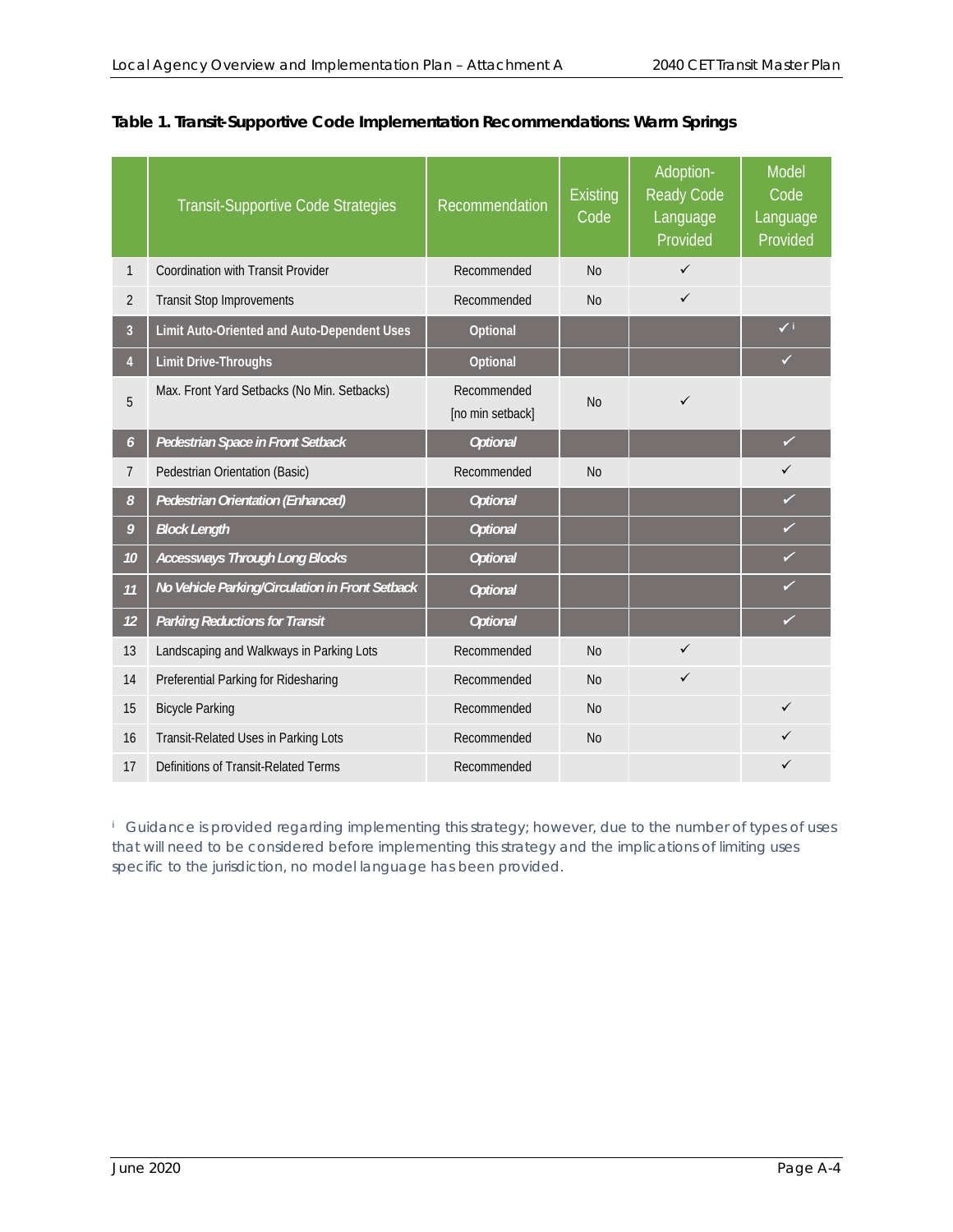# **1. COORDINATION WITH TRANSIT PROVIDER**

Notes: Adopted code language does not reflect this recommended code strategy. Coordination with CET and transit service providers is recommended. A version of the model code language could be incorporated into pre-application and application review coordination. Coordination language could be included in Section 411.310 (Uniform Application Process).

# **Recommended code amendment:**

7. Committee Review. The Land Use Committee shall review all applications. The Land Use Committee shall insure that notices of application are given to the public through public posting, tribal newspapers, tribal broadcasting or other means. Notice shall also be provided to interested and affected agencies, including but not limited to Jefferson County, the Oregon Department of Transportation and Cascades East Transit. The Land Use Committee, in its discretion, may schedule a public hearing on a pending application. The Committee shall issue a written decision on the application, including all conditions and stipulations that the Committee believes appropriate. The decision shall be issued in a standard format. This procedure shall also apply to amendments of the official zoning map, except that all such amendments shall be presented to the Tribal Council for final approval.

# **2. TRANSIT STOP IMPROVEMENTS**

Notes: Existing code partially reflects this recommended strategy. Standards for transit access and improvements could potentially be added as a new section for transit, with stop improvements, orientation of buildings, and the connection between site and stops in Section 411.255 (Site Plans and Energy Conservation Guidelines).

# **Recommended code amendment:**

411.255 Site Plans and Energy Conservation Guidelines.

 $[\ldots]$ 

3. Transit Access and Supportive Improvements. Development that is proposed adjacent to an existing or planned transit stop, as designated in an adopted transportation or transit plan, shall provide the following transit access and supportive facilities in coordination with the transit service provider:

(1) Reasonably direct pedestrian connections between the transit stop and primary entrances of the buildings on site. For the purpose of this Section, "reasonably direct" means a route that does not deviate unnecessarily from a straight line or a route that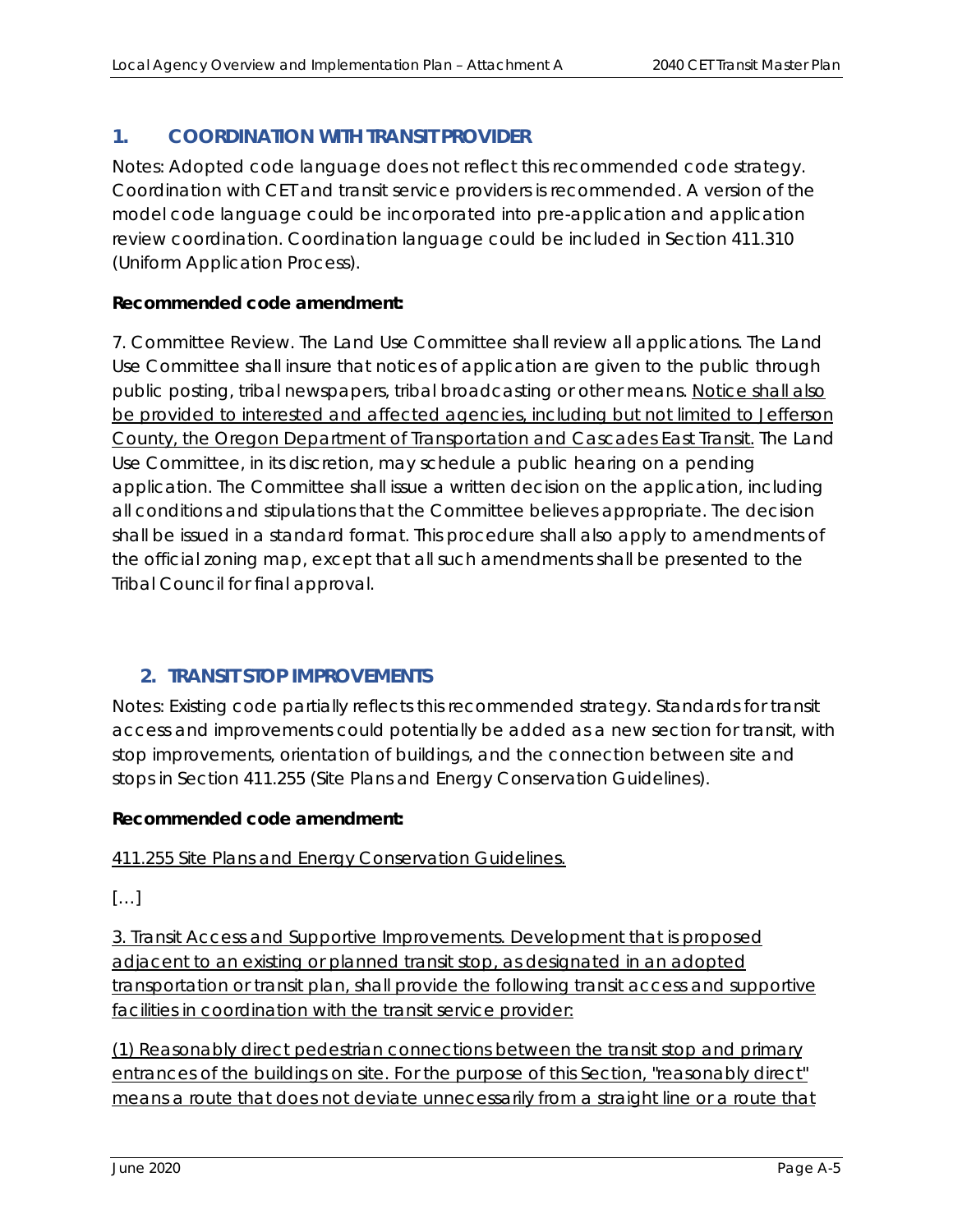does not involve a significant amount of out-of-direction travel for users.

(2) The primary entrance of the building closest to the street where the transit stop is located that is oriented to that street.

(3) A transit passenger landing pad that is ADA-accessible.

(4) An easement or dedication for a passenger shelter or bench if such an improvement is identified in an adopted plan.

(5) Lighting at the transit stop.

(6) Other improvements identified in an adopted plan.

# **3. LIMIT AUTO-ORIENTED AND AUTO-DEPENDENT USES**

Notes: This transit-supportive strategy to limit auto-oriented and auto-dependent uses has been identified as optional. Examples of uses reliant on vehicular traffic include: fast food restaurants, convenience stores, gas stations, auto repair shops, landscaping and aggregate materials sales, and large-format retailers. Consider prohibiting or limiting these uses along transit lines or in commercial nodes where transit stops exist or are planned. Related code modifications would made be in Section 411.220 (Community Area Zones). If limitations are considered, defining auto-oriented land uses may be necessary, potentially through modifications to Section 411.990 (Definitions).

# **4. LIMIT DRIVE-THROUGHS**

Notes: This strategy to restrict or prohibit drive-throughs has been identified as optional. Consider prohibiting or limiting drive-throughs along transit routes or in commercial nodes where transit stops exist or are planned. Where drive-throughs are allowed, the model code language below was developed to ensure that the use is better integrated with active modes of transportation.

#### **Model code language:**

#### *Drive-through design.*

*A. Applicability. Proposed development that includes a drive-up and/or drive-through facility (i.e. driveway queuing areas, customer service windows, teller machines, kiosks, drop-boxes, or similar facilities) is subject to all of the following standards:* 

*(1) The drive-up or drive-through facility must be located at least 50 feet from any existing residential zoned property.*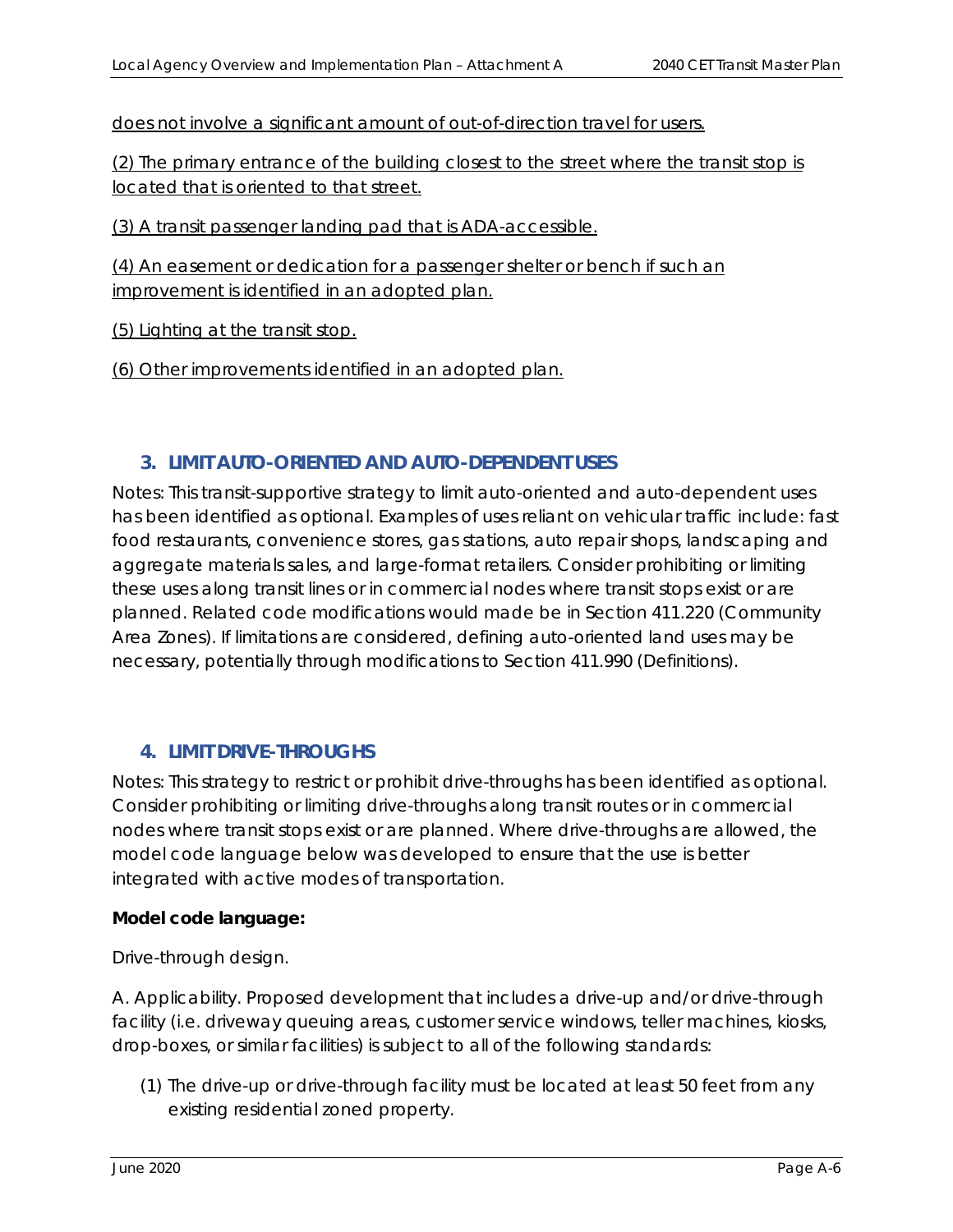- *(2) The drive-up or drive-through facility shall orient to and receive access from a driveway that is internal to the development and not a street, as generally illustrated in Figure X.*
- *(3) The drive-up or drive-through facility shall not be oriented to a street corner.*
- *(4) The drive-up or drive-through facility shall not be located within 20 feet of a street right-of-way.*
- *(5) Drive-up and drive-through queuing areas shall be designed so that vehicles will not obstruct any street, fire lane, walkway, bike lane, or sidewalk.*
- *(6) If ATMs are provided, at least one ATM shall be located adjacent to and accessible from a planned or existing sidewalk.*
- *(7) Bicycle and pedestrian access to the drive-up or drive-through facility shall be allowed and indicated with signage and pavement markings.*

*Figure X. Drive-up and Drive-through Facilities Example – Acceptable* 



*Figure X. Drive-up and Drive-through Facilities Example – Not Acceptable* 

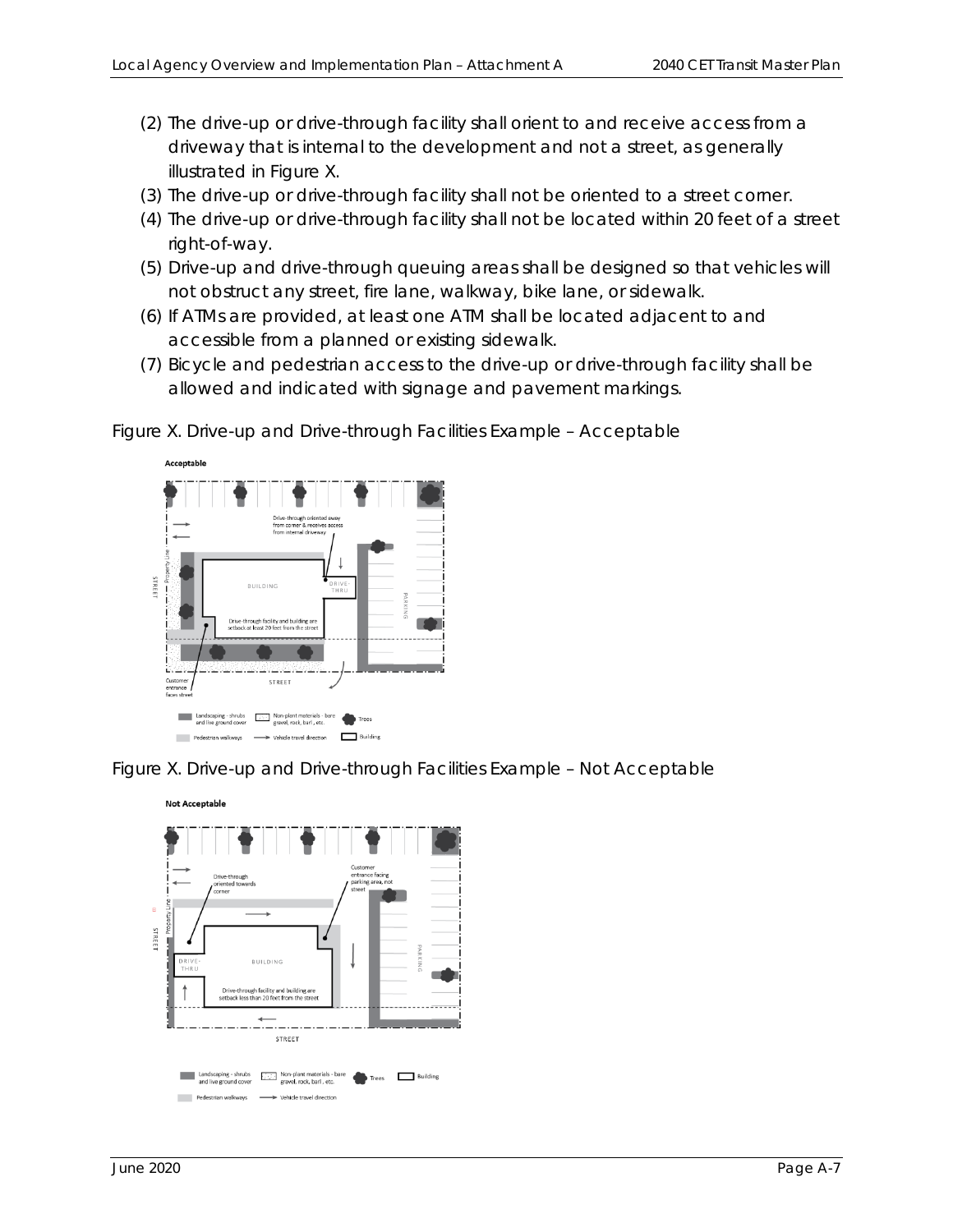# **5. MAXIMUM FRONT YARD SETBACKS**

Notes: Adopted code does not reflect this transit-supportive code strategy. A minimum front setback of 0 feet and a maximum setback of 10 feet is recommended for development on sites adjacent to existing or planned transit stops in the Community Area Zone, Section 411.220(4)(a).

#### **Recommended code amendment:**

411.220 Community Area Zones.

 $[\ldots]$ 

5. Additional standards. The following guidelines shall apply to proposed commercial uses in designated commercial areas on sites with existing or planned transit stops. (a) There shall be no minimum setback requirements from the front lot line; and (b) the maximum setback is 10 feet from the front lot line.

# **6. PEDESTRIAN SPACE IN FRONT SETBACK**

Notes: This strategy for pedestrian amenity requirements in front yard setbacks has been identified as optional for Warm Springs. Model code language is provided for future consideration.

# **Model code language:**

*The [decision body] may allow a greater front yard setback when the applicant proposes extending an adjacent sidewalk or plaza for public use, or some other pedestrian amenity is proposed between the building and public right-of-way, subject to [Site Design/Development Review] approval.* 

# **7. PEDESTRIAN ORIENTATION (BASIC)**

Notes: Existing code language does not reflect this recommended code strategy. This strategy can be implemented through the transit improvements recommended under Strategy #2.

#### **Recommended code amendment:**

*[See code language recommended under #2 - Transit Stop Improvements]*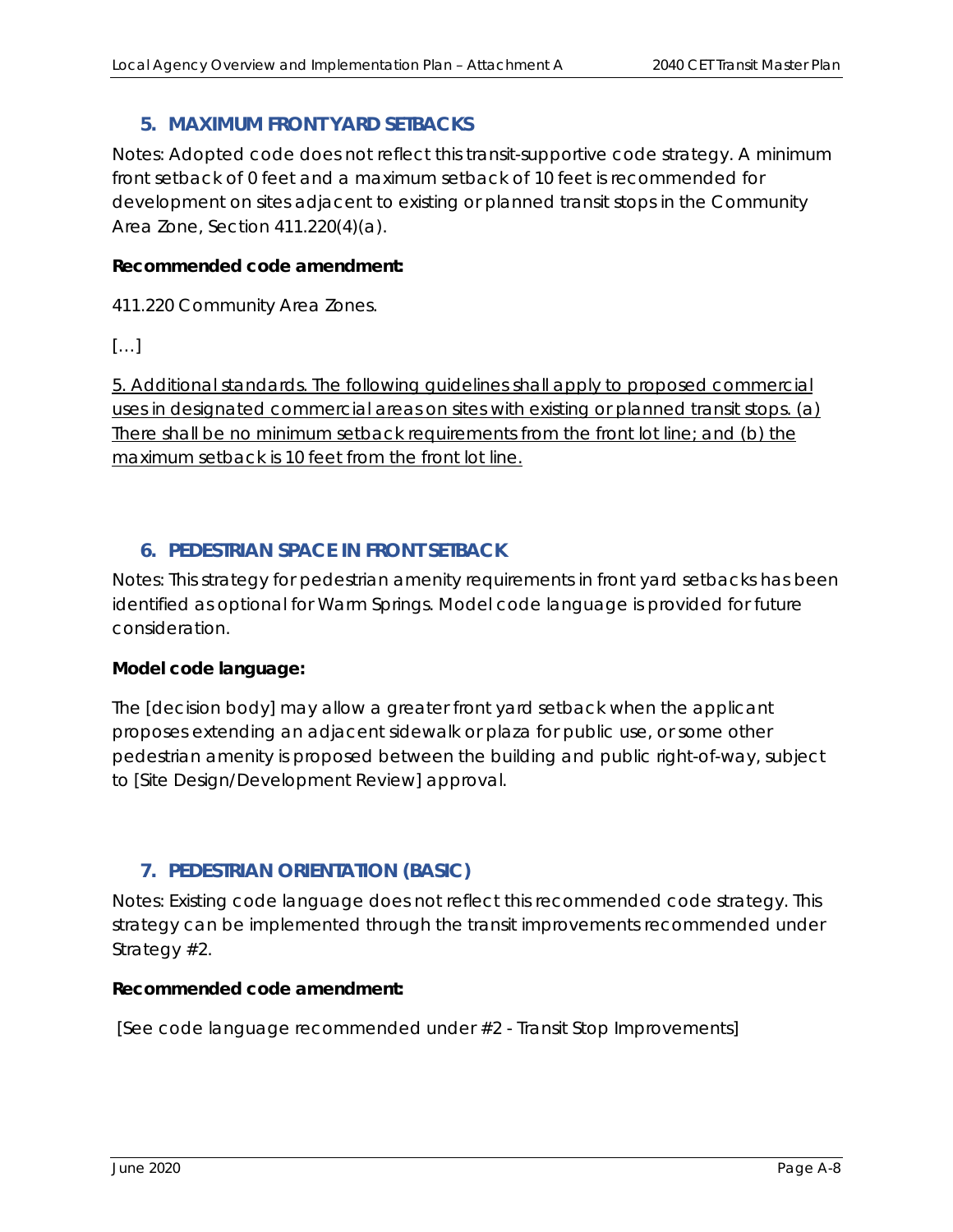# **8. PEDESTRIAN ORIENTATION (ENHANCED)**

Notes: This strategy for enhanced pedestrian orientation on sites adjacent to existing or planned transit routes and stops has been identified as optional for Warm Springs. Model code language is provided for future consideration.

# **Model code language:**

- *A. Primary Entrances and Windows.*
- *(1) Street Level Entrances. All primary building entrances shall open to the sidewalk and shall conform to Americans with Disabilities Act (ADA) requirements, as applicable. Primary entrances above or below grade may be allowed where ADA accessibility is provided. Primary entrances shall have weather protection provided.*
- *(2) Windows General. Except as approved for parking structures or accessory structures, the ground floor, street-facing elevation(s) of all buildings shall comprise at least [60] percent transparent windows, measured as a section extending the width of the street-facing elevation between the building base (or [30] inches above the sidewalk grade, whichever is less) and a plane [72] inches above the sidewalk grade.*
- *(3) Articulation. All building elevations that orient to a street or civic space must have breaks in the wall plane (articulation) of not less than one break for every [30] feet of building length or width, as applicable, as follows:* 
	- *a. A "break" for the purposes of this subsection is a change in wall plane of not*  less than [24] inches in depth. Breaks may include but are not limited to an *offset, recess, window reveal, pilaster, frieze, pediment, cornice, parapet, gable, dormer, eave, coursing, canopy, awning, column, building base, balcony, permanent awning or canopy, marquee, or similar architectural feature.*
	- *b. The [decision-making body] through Site Design Review may approve detailing that does not meet the [24-]inch break-in-wall-plane standard where it finds that proposed detailing is more consistent with the architecture of [historically significant or historic-contributing] buildings existing in the vicinity.*
	- *c. Changes in paint color and features that are not designed as permanent architectural elements, such as display cabinets, window boxes, retractable and similar mounted awnings or canopies, and other similar features, do not meet the [24-]inch break-in-wall-plane standard.*
	- *d. Building elevations that do not orient to a street or civic space need not comply with the [24-]inch break-in-wall-plane standard but should complement the overall building design.*
- *(4) Weather Protection. On building façades facing a Storefront Street, weather protection for pedestrians must be provided along at least 75 percent of the façade. Weather protection may be an awning, canopy, arcade, colonnade,*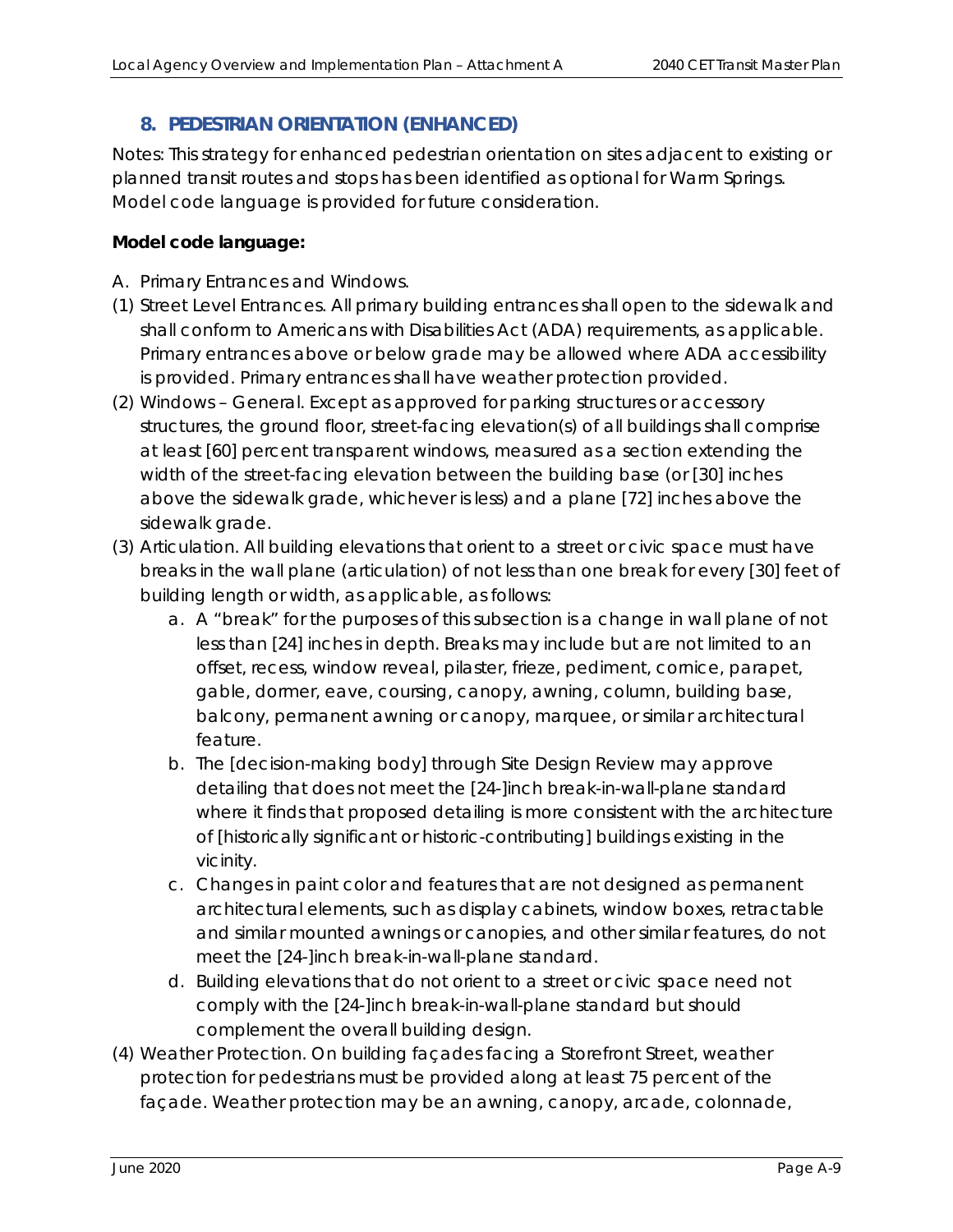recessed entry, or some combination of these elements. Where provided, weather *protection shall meet the following standards:* 

- *a. Be constructed of glass, metal, or a combination of these materials;*
- *b. Project at least 5 feet from the building façade;*
- *c. Have at least 10 feet clearance above the sidewalk;*
- *d. Match the width of the storefront or the window opening(s); and*
- *e. Not obscure any existing or proposed transom windows.*

# **9. BLOCK LENGTH**

Notes: This strategy for maximum block length standards has been identified as optional for Warm Springs. Model code language is provided for future consideration.

#### **Model code language:**

*Street Connectivity and Formation of Blocks. In order to promote efficient vehicular and pedestrian circulation throughout the jurisdiction, subdivisions and site developments shall be served by an interconnected street network, pursuant with the standards in subsections (a) through (d) below (distances are measured from the edge of street rights-of-way). Where a street connection cannot be made due to physical site constraints, approach spacing/access management requirements, or similar restrictions, where practicable, a pedestrian access way connection shall be provided pursuant to [\_\_\_\_].* 

*A. Residential zones: Minimum of [200] foot block length and maximum of [600] length; maximum [1,400] feet block perimeter* 

*B. [Downtown/Central Commercial] zone: Minimum of [200] foot length and maximum of [400] foot length; maximum [1,200] foot perimeter* 

*C. [General Commercial zone and Light Industrial zone]: Minimum of [100] foot length and maximum of [600] foot length; maximum [1,400] foot perimeter* 

*D. Not applicable in General Industrial zone.* 

# **10.ACCESSWAYS THROUGH LONG BLOCKS**

Notes: This code strategy to require non-motorized accessways has been identified as optional for Warm Springs. Model code language is provided for future consideration.

#### **Model code language:**

*The [decision body] in approving a land use application with conditions may require a*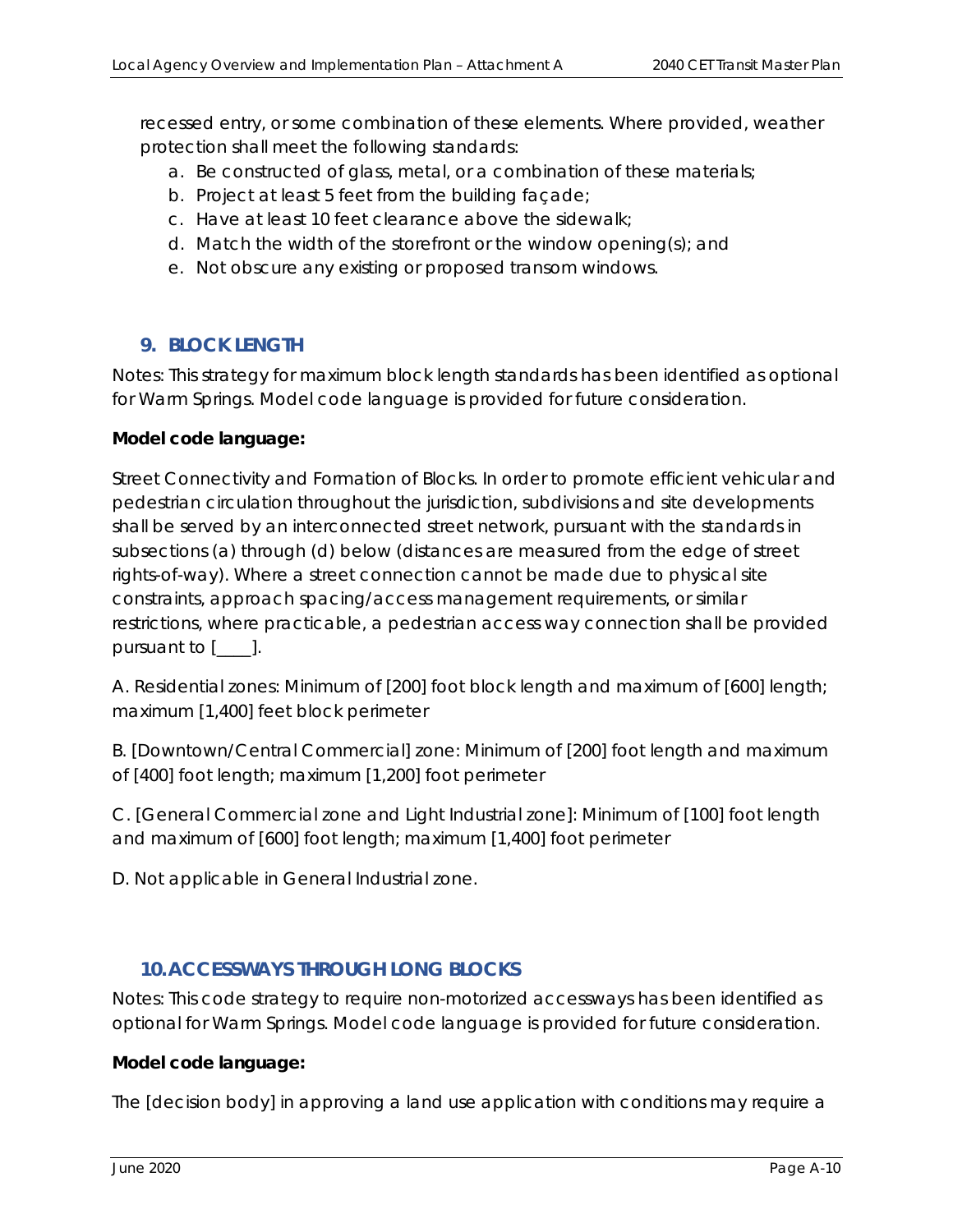*developer to provide an accessway where the creation of a street is infeasible and where a cul-de-sac or dead-end street is allowed. An accessway shall connect the end of the street to another right-of-way or a public access easement. An accessway shall be contained within a public right-of-way or public access easement, as required by the [legislative body]. An accessway shall be a minimum of [10]-feet-wide and shall provide a minimum [6]-foot-wide paved surface or other all-weather surface approved by the [decision body]. Design features should be considered that allow access to emergency vehicles but that restrict access to non-emergency motorized vehicles.* 

# **11.NO VEHICLE PARKING/CIRCULATION IN FRONT SETBACK**

Notes: This TOD strategy prohibiting vehicle parking and circulation in the front setback has been identified as optional for Warm Springs. Model code language is provided for future consideration.

#### **Model code language:**

*Parking and Loading Area Development Requirements. All parking and loading areas required under this ordinance, except those for a detached single-family dwelling on an individual lot or unless otherwise noted, shall be developed and maintained as follows:* 

*A. Location on site. Required yards adjacent to a street shall not be used for parking and loading areas unless otherwise specifically permitted in this ordinance. Side and*  rear yards that are not adjacent to a street may be used for such areas when *developed and maintained as required in this ordinance.* 

# **12.PARKING REDUCTIONS FOR TRANSIT**

Notes*:* This strategy allowing parking reductions for sites near transit has been identified as optional for Warm Springs. Model code language is provided for future consideration.

# **Model code language:**

# *Modification of Off-Street Parking Requirements*

*The applicant may propose a parking space standard that is different than the standard in Section [\_\_\_], for review and action by the [Community Development Director] through a [variance procedure], pursuant to Section [\_\_\_]. The applicant's proposal shall consist of a written request, and a parking analysis prepared by a*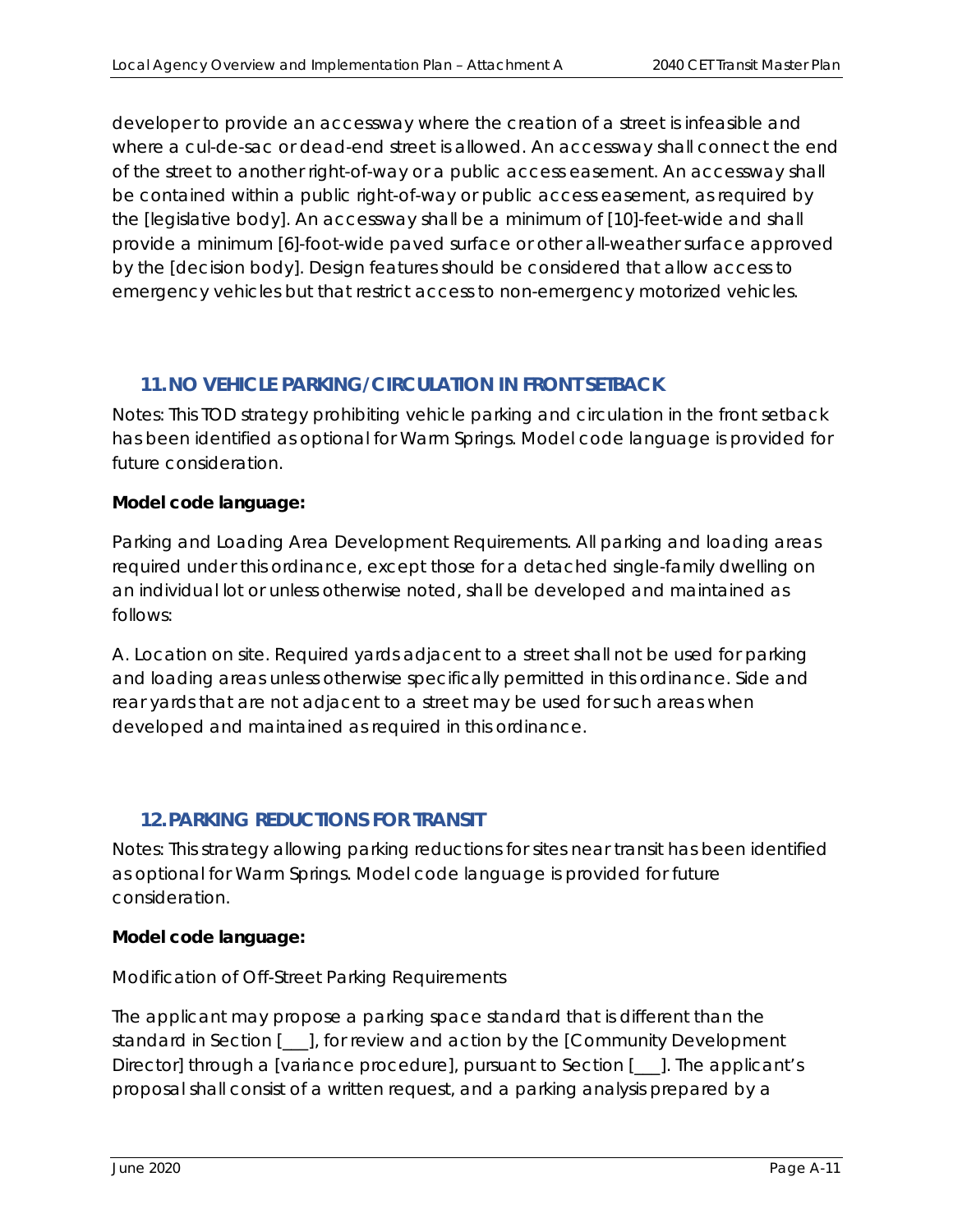*qualified professional. The parking analysis, at a minimum, shall assess the average parking demand and available supply for existing and proposed uses on the subject site; opportunities for shared parking with other uses in the vicinity; existing public parking in the vicinity; transportation options existing or planned near the site, such as frequent transit service, carpools, or private shuttles; and other relevant factors. The [Community Development Director] may reduce the off-street parking standards for sites with one or more of the following features:* 

*A. Site has a transit stop with existing or planned transit service located adjacent to it, and the site's frontage is improved with a transit stop shelter, consistent with the standards of the applicable transit service provider. Allow up to a [10-20] percent reduction to the standard number of automobile parking spaces;* 

*B. Site has dedicated parking spaces for carpool/vanpool vehicles: Allow up to a 10 percent reduction to the standard number of automobile parking spaces;* 

*C. Site has dedicated parking spaces for motorcycle and/or scooter or electric carts: Allow reductions to the standard dimensions for parking spaces and the ratio of standard to compact parking spaces;* 

*D. Available on-street parking spaces adjacent to the subject site in amounts equal to the proposed reductions to the standard number of parking spaces.* 

*E. Site has more than the minimum number of required bicycle parking spaces: Allow up to a [10-20] percent reduction to the number of automobile parking spaces.* 

# **13.LANDSCAPING AND WALKWAYS IN PARKING LOTS**

Notes: Current code language does not reflect this strategy. It is recommended that a new parking section in Section 411.255 (Site Plans and Energy Conservation Guidelines) be created.

# **Recommended code amendment:**

411.255 Site Plans and Energy Conservation Guidelines.

 $[...]$ 

4. Parking Lot Landscaping. All of the following standards shall be met for each parking lot or each parking bay where a development contains multiple parking areas.

(a) A minimum of [10] percent of the total surface area of all parking areas, as measured around the perimeter of all parking spaces and maneuvering areas, shall be landscaped. Such landscaping shall consist of canopy trees distributed throughout the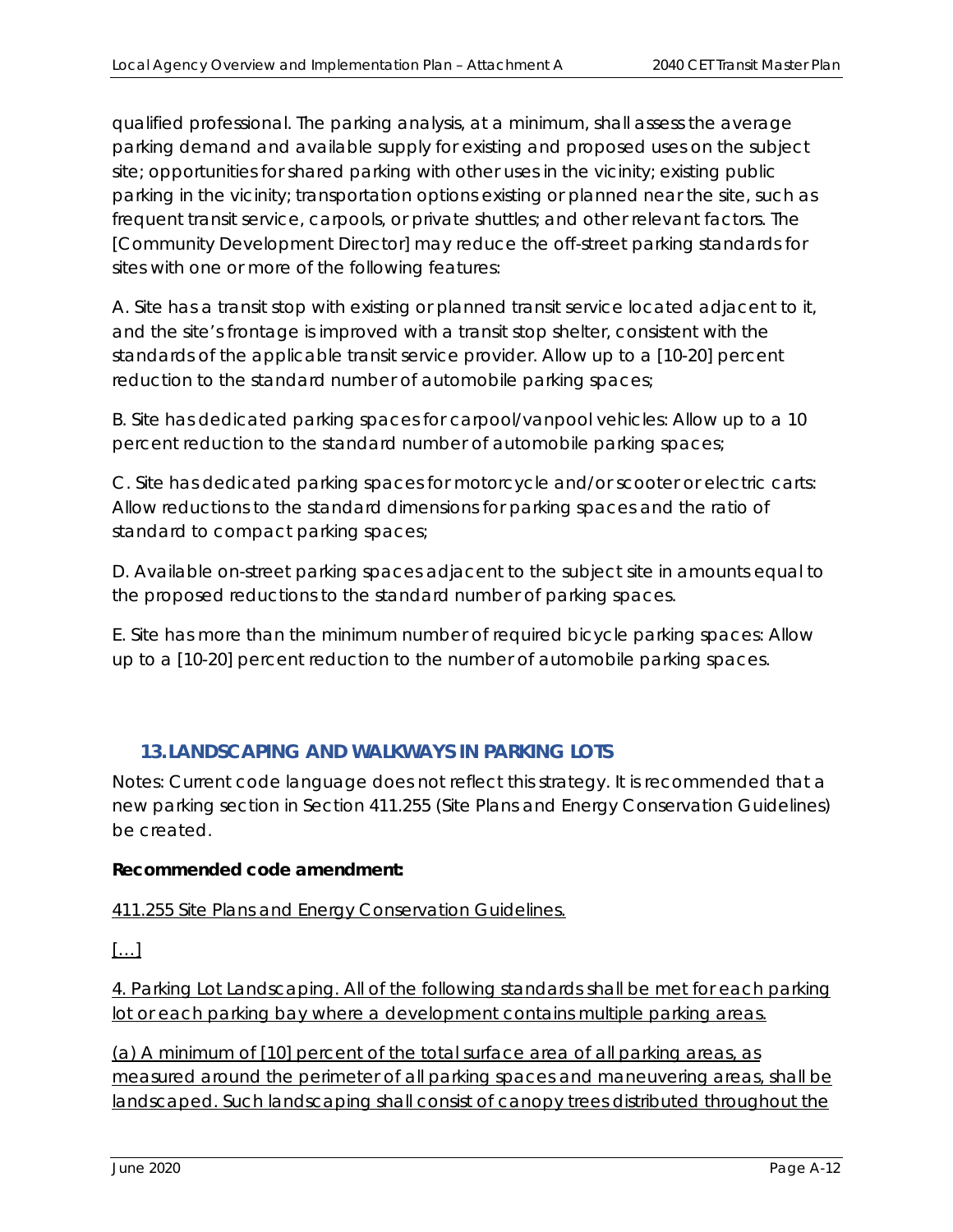parking area. A combination of deciduous and evergreen trees, shrubs, and ground cover plants is required. The trees shall be planned so that they provide [a partial  $/#$ percent] canopy cover over the parking lot within [#] years. At a minimum, one tree per [12] parking spaces on average shall be planted over and around the parking area;

(b) All parking areas with more than [20] spaces shall provide landscape islands with trees that break up the parking area into rows of not more than [10-12] contiguous parking spaces. Landscape islands and planters shall have dimensions of not less than [48] square feet of area and no dimension of less than [6] feet, to ensure adequate soil, water, and space for healthy plant growth;

(c) All required parking lot landscape areas not otherwise planted with trees must contain a combination of shrubs and groundcover plants so that, within [2] years of planting, not less than [50-75] percent of that area is covered with living plants;

(d) Wheel stops, curbs, bollards or other physical barriers are required along the edges of all vehicle maneuvering areas to protect landscaping from being damaged by vehicles; and

(e) Trees shall be planted not less than [2] feet from any such barrier; Trees planted in tree wells within sidewalks or other paved areas shall be installed with root barriers, consistent with applicable nursery standards.

5. Parking Lot Screening Requirements. Screening is required for outdoor storage areas, unenclosed uses, and parking lots, and may be required in other situations as determined by the [Land Use Office or decision body]. Landscaping shall be provided pursuant with the standards of this subsection.

(a) The edges of parking lots shall be screened to minimize vehicle headlights shining into adjacent rights-of-way and residential yards. Parking lots abutting sidewalk or walkway shall be screened using a low-growing hedge or low garden wall to a height of between [3] feet and [4] feet; and

(b) All landscaping shall be maintained in good condition, or otherwise replaced by the property owner.

6. Parking Lot Pedestrian Circulation. A walkway shall be provided through a parking area, connecting building entrances to adjacent sidewalks and streets, in parking areas that have more than 20 parking spaces.

(a) Where a walkway crosses a parking area or driveway, it shall be clearly marked with contrasting paving materials (e.g., pavers, light-color concrete inlay between asphalt, or similar contrast);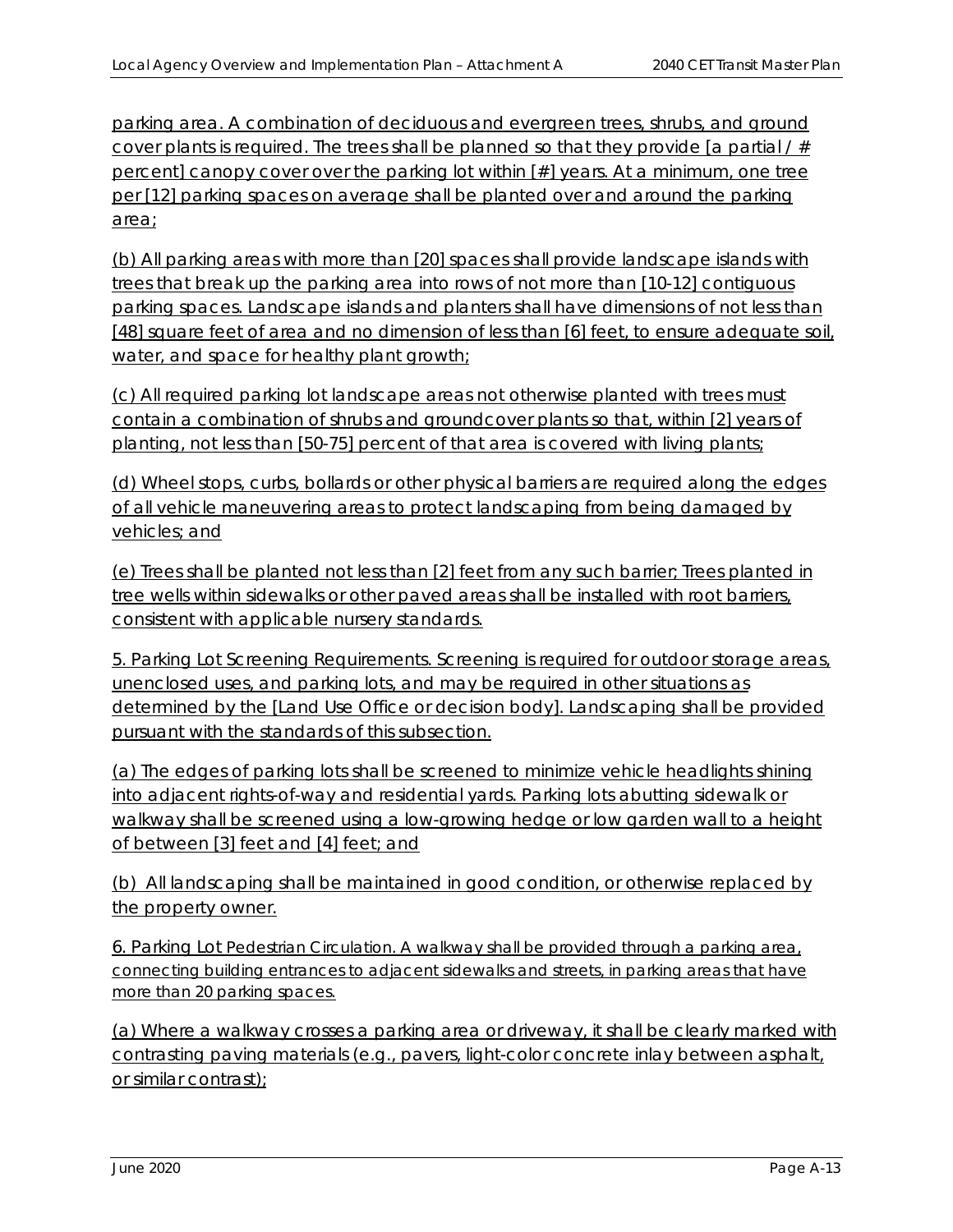(b) The crossing may be part of a speed table to improve driver-visibility of pedestrians. If crossings involve grade changes, the crossing shall include ADA-accessible ramps; and

(c) Painted striping, thermo-plastic striping, and similar types of non-permanent applications are discouraged, but may be approved for lower-volume crossings of 24 feet or less.

# **14.PREFERENTIAL PARKING FOR RIDESHARING**

Notes: Existing code language does not reflect this strategy. It is recommended that a new subsection in Section 411.255 (Site Plans and Energy Conservation Guidelines) be created.

#### **Recommended code amendment:**

*411.255 Site Plans and Energy Conservation Guidelines.* 

*[…]* 

7. Vanpool/Carpool Areas. Parking areas that have designated employee parking and more than 20 automobile parking spaces shall provide at least 10% of the employee parking spaces (minimum two spaces) as preferential carpool and vanpool parking spaces. Preferential carpool and vanpool parking spaces shall be closer to the employee entrance of the building than other parking spaces, with the exception of ADA-accessible parking spaces.

# **15.BICYCLE PARKING**

Notes: Adopted code language does not reflect this recommended code strategy. Code does not include vehicular or bicycle parking requirements. It is recommended that the following model code language for bicycle parking standards be modified for inclusion in Section 411.255 (Site Plans and Energy Conservation Guidelines).

# **Model code language:**

*A. Number of Bicycle Parking Spaces. The following additional standards apply to specific types of development:* 

*1. Multi-Family Residences. Every residential use of four (4) or more dwelling units shall provide at least one bicycle parking space for each dwelling unit.* 

*2. Parking Lots. All public and commercial parking lots and parking structures shall provide a*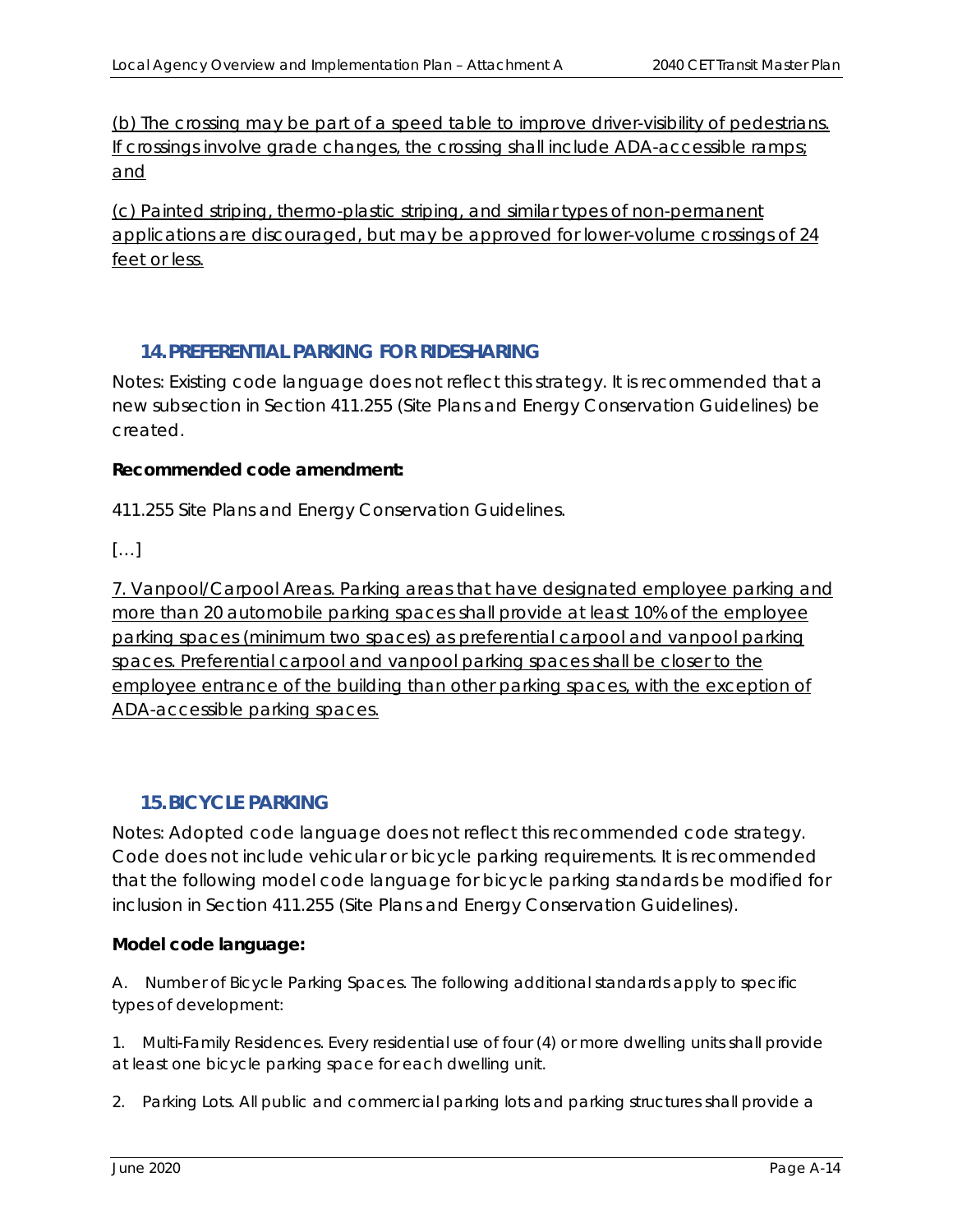*minimum of one bicycle parking space for every 10 motor vehicle parking spaces.* 

*3. Schools. Elementary and middle schools, both private and public, shall provide one bicycle parking space for every 10 students and employees. High schools shall provide one bicycle parking space for every 5 students and employees.* 

*4. Colleges and trade schools shall provide one bicycle parking space for every 5 motor vehicle spaces plus one space for every dormitory unit.* 

*5. All Other Uses. All uses which require off street parking, except as specifically noted, shall provide one bicycle parking space for every 10 required vehicle parking spaces.* 

*6. Multiple Uses. For buildings with multiple uses (such as a commercial or mixed use center), bicycle parking standards shall be calculated by using the total number of motor vehicle parking spaces required for the entire development. A minimum of one bicycle parking space for every 10 motor vehicle parking spaces is required.* 

*7. Transit Related Uses. For Transit Stops, 2 spaces shall be provided. For Transit Centers and Parkand-Rides, required bicycle parking is 4 spaces or 1 per 10 vehicle spaces, whichever is greater.* 

# **16.TRANSIT-RELATED USES IN PARKING LOTS**

Notes: Existing code language does not reflect this transit-supportive strategy. It is recommended that a new parking subsection be created in Section 411.255 (Site Plans and Energy Conservation Guidelines) and that the following model language be modified to be included in this new subsection.

# **Model code language:**

*Parking spaces and parking areas may be used for transit-related uses such as transit stops and park-and-ride/rideshare areas, provided minimum parking space requirements can still be met.* 

# **17.DEFINITIONS**

Notes: Terms included in recommended code amendment language or model code language may not be defined in existing code. Consider strengthening existing codified definitions or adopting new definitions drawing on model language provided below.

#### **Model code language:**

#### *Definitions*

*Accessway. A walkway or multi-use path connecting two rights-of-way to one another*